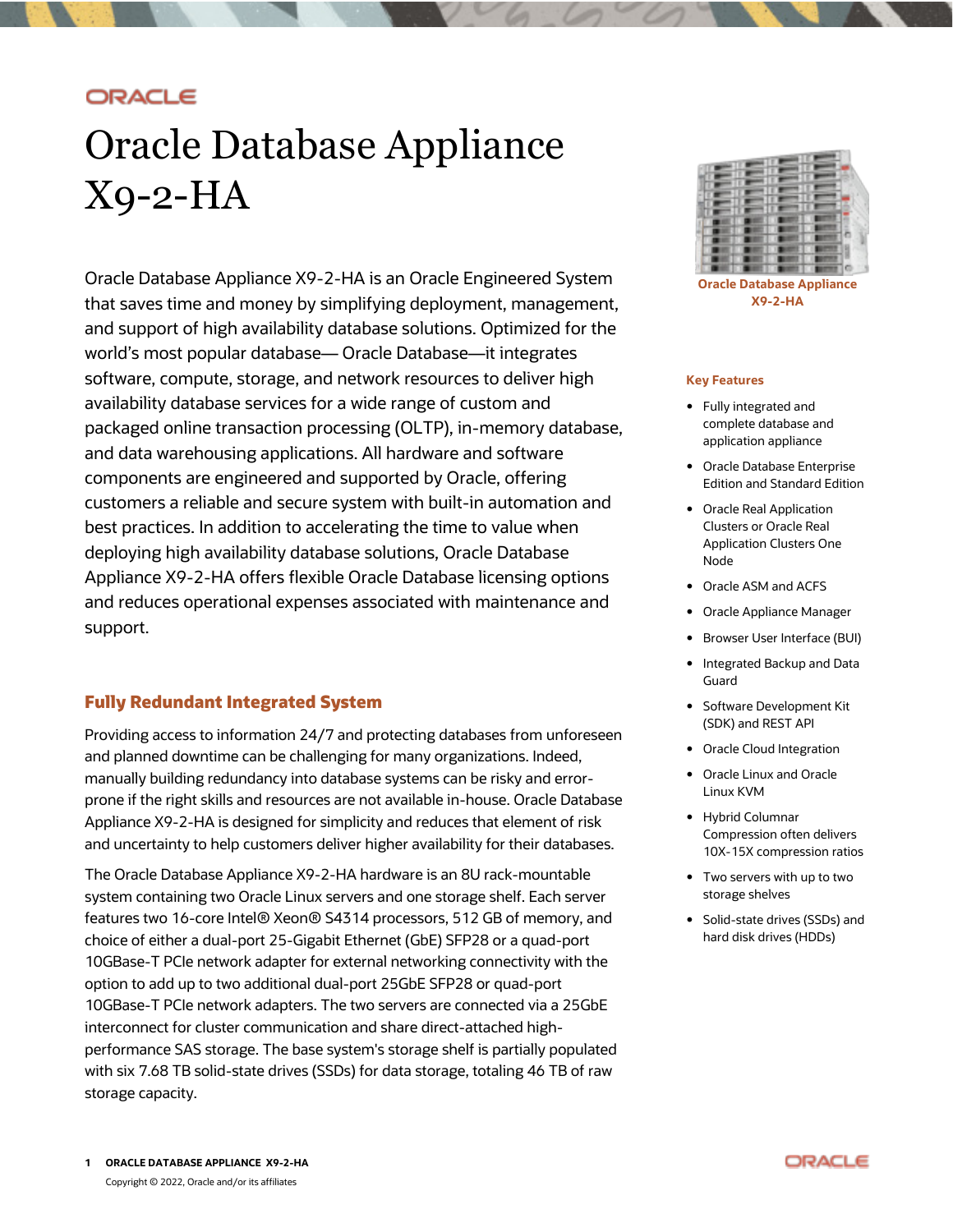Oracle Database Appliance X9-2-HA runs Oracle Database Enterprise Edition or Oracle Database Standard Edition. It offers customers the option of running single-instance databases or clustered databases utilizing Oracle Real Application Clusters (Oracle RAC) or Oracle RAC One Node for "active-active" or "active-passive" database server failover. Oracle Data Guard is integrated with the appliance to simplify standby databases' configuration for disaster recovery.

## **Optional Storage Expansion**

Oracle Database Appliance X9-2-HA offers the flexibility to expand the storage shelf that comes with the base system by adding up to eighteen additional SSDs or hard disk drives (HDDs) for data storage. A fully populated storage shelf contains either twenty-four SSDs or six SSDs and eighteen HDDs for data storage, for a total of 184 TB SSD or 46 TB SSD and 324 TB HDD raw storage capacity, respectively. Customers can also optionally add a second storage shelf to double the storage capacity of the system. Also, external NFS storage is supported for online backups, data staging, or other database files.

## **Ease of Deployment, Management, and Support**

To help customers quickly deploy and manage their databases, Oracle Database Appliance comes with Appliance Manager software to simplify the system's administration and diagnosis. The Appliance Manager feature dramatically simplifies the deployment process and ensures that the system and database configuration adhere to Oracle's best practices. The browser user interface quickly gathers all the configuration parameters to streamline both system and database provisioning with a few easy steps. The Appliance Manager also drastically simplifies maintenance by patching the entire appliance, including all firmware and software, using an Oracle-tested patch bundle explicitly engineered for the appliance. Simply select the appropriate patch bundle in the browser user interface to validate it and update the entire system. Database backup and recovery are integrated into the Appliance Manager to backup locally, external storage, or the Oracle Cloud directly through the browser user interface. The Appliance Manager also tracks system and database information and displays the information in the browser user interface. Built-in diagnostics continually monitor the appliance and detect component failures, configuration issues, and deviations from best practices. In addition, Oracle Database Appliance Auto Service Request (ASR) feature can automatically log service requests with Oracle Support to help speed resolution of issues.

## **Flexible Oracle Database Software Licensing**

Oracle Database Appliance X9-2-HA supports both Oracle Database Enterprise Edition and Standard Edition. Enterprise deployments that require the enhanced feature set of Oracle Database Enterprise Edition can take advantage of a unique capacity-on-demand database software licensing model to quickly scale utilized processor cores without any hardware upgrades. Customers can deploy the system and license as few as 2 processors cores to run their database servers, and incrementally scale up to the maximum of 64 processor cores. This enables customers to deliver the performance and reliability that enterprise business

- World's #1 database
- Simple, optimized, and affordable
- High availability database solutions for a wide range of applications
- Ease of deployment, patching, management, and diagnostics
- Simplified backup and disaster recovery
- Reduced planned and unplanned downtime
- Cost-effective consolidation platform
- Capacity-on-demand licensing
- Rapid provisioning of test and development environments with database snapshots
- Single-vendor support

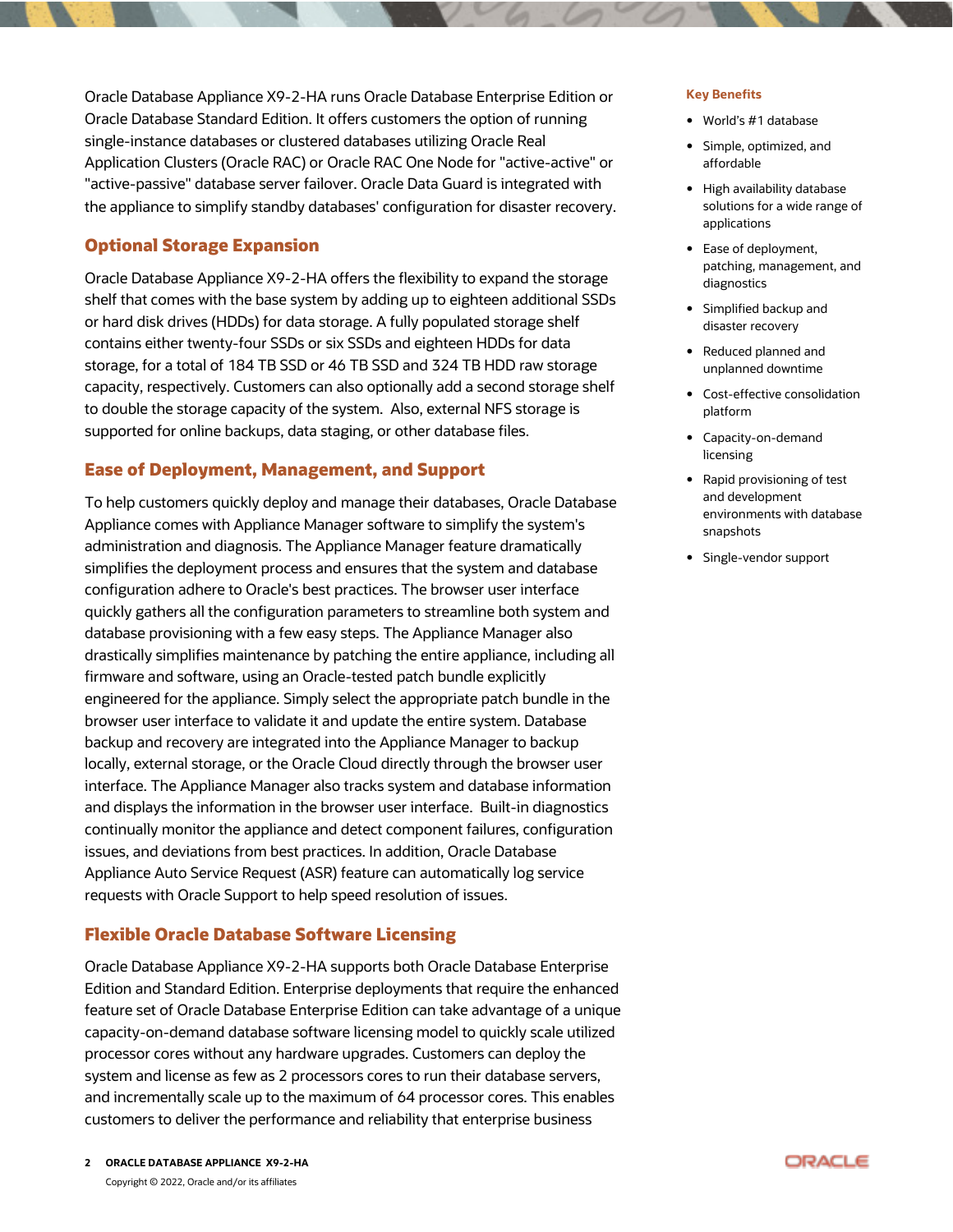users demand, and align software spend with business growth. Small enterprises, line-of-business departments, and branch office deployments that don't require enterprise class features can license Oracle Database Standard Edition, allowing them to realize the benefits of Oracle Database Appliance to reduce costs and improve productivity.

## **Integrated Virtualization Support**

Virtualization provides IT cost savings and better resource utilization through consolidation of multiple physical servers as Virtual Machines in an Oracle Database Appliance. It helps reduce space, power, and cooling for data centers and provides isolation for workloads to improve service quality for applications and databases. Oracle Database Appliance supports two types of Kernel-based Virtual Machines (KVM) that can be quickly deployed using built-in user interfaces: Application KVM and Database KVM (a.k.a. database system). In an application KVM, customers manage the installation and maintenance of the application, while in the Database KVM, the Oracle Database Appliance manages the installation and maintenance of the Oracle Database.

KVM database systems enable hard partitioning for Oracle Database licensing, where each KVM database system can have its own CPU pool that is automatically assigned during KVM database system creation, or share a CPU pool. Oracle Database Appliance simplifies the management of KVM database systems with built-in user interfaces. Oracle Database Appliance X9-2-HA also offers built-in high availability features, auto-restart, and failover for application KVMs.

# **Solution-In-A-Box Through Virtualization**

Oracle Database Appliance X9-2-HA enables customers and ISVs to quickly deploy database and application workloads on a single Oracle Database Appliance. Support for virtualization adds additional flexibility to the already complete and fully integrated database solution by providing isolation between database and application instances.

Customers and ISVs benefit from a complete solution that efficiently utilizes resources and takes advantage of capacity-on-demand licensing for multiple workloads by leveraging Oracle KVM hard partitioning.

# **Conclusion**

For customers seeking a simple, optimized, and affordable database solution, the Oracle Database Appliance X9 model family offers optimized purpose-built hardware and software choices for every organization. The Oracle Database Appliance is engineered across every technology stack level, resulting in easier deployment and upgrades and more efficient management. With the Oracle Database Appliance X9 model family, customers can quickly bring new services to the market while improving their service levels – adding business value to their company.

To learn more about the Oracle Database Appliance X9 model family, visit: www.oracle.com/oda

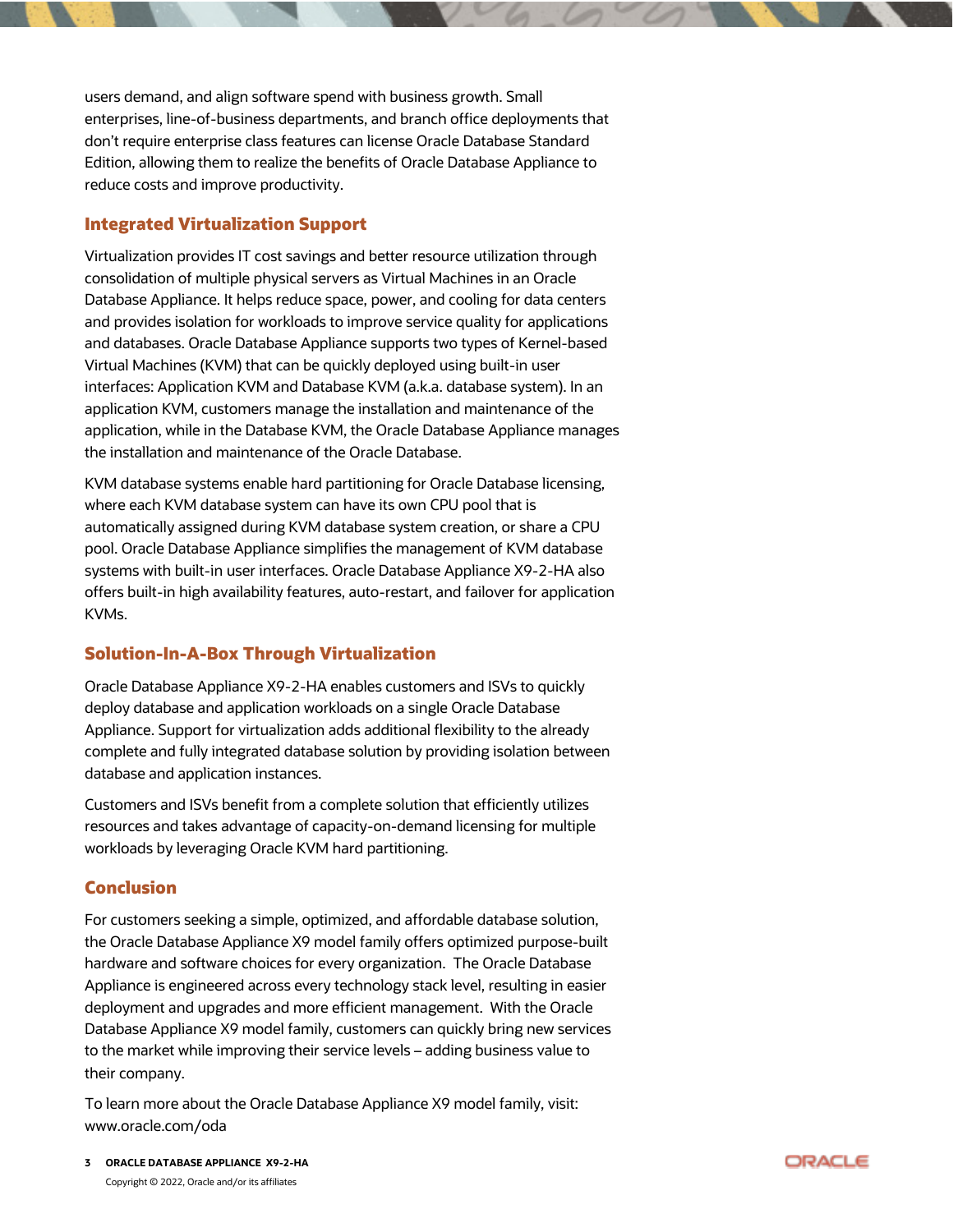# **Oracle Database Appliance X9-2-HA Specifications**

| <b>ARCHITECTURE</b>   |                                                                                                                                                                                                |
|-----------------------|------------------------------------------------------------------------------------------------------------------------------------------------------------------------------------------------|
| <b>System</b>         | ■ Two 2U X9-2L servers and one 4U DE3-24C storage shelf per system<br>• Optional second storage shelf may be added for storage expansion                                                       |
| <b>Processor</b>      | ■ Two Intel® Xeon® processors per server<br>■ Intel® Xeon® Silver 4314 2.4 GHz, 16 cores, 135 watts, XCC, 24 MB L3 cache                                                                       |
| Cache                 | • Level 1: 32 KB instruction and 32 KB data L1 cache per core<br>• Level 2: 1 MB shared data and instruction L2 cache per core<br>• Level 3: up to 1.375 MB shared inclusive L3 cache per core |
| <b>Main Memory</b>    | $\bullet$ 512 GB (16 x 32 GB) per server<br>• Optional memory expansion to 1 TB (32 x 32 GB) per server<br>• Both servers must contain the same amount of memory                               |
| <b>Server Storage</b> | • Two internal 240 GB M.2 SSDs (mirrored) per server for Operating System and Oracle Grid Infrastructure<br>(GI) Software                                                                      |

#### **STORAGE (STORAGE SHELF DE3-24C)**

| <b>HIGH PERFORMANCE</b> |                  |                     |                                              |                                              |
|-------------------------|------------------|---------------------|----------------------------------------------|----------------------------------------------|
| <b>Data Storage</b>     | <b>Quantity</b>  | <b>Raw Capacity</b> | <b>Usable Capacity</b><br>(Double Mirroring) | <b>Usable Capacity</b><br>(Triple Mirroring) |
| <b>Base System</b>      | 6 x 7.68 TB SSD  | 46 TB               | 17.8 TB                                      | 11.9 TB                                      |
| Plus 6 SSDs             | 12 x 7.68 TB SSD | 92 TB               | 35.6 TB                                      | 23.7 TB                                      |
| Plus 6 SSDs             | 18 x 7.68 TB SSD | 138 TB              | 53.4 TB                                      | 35.6 TB                                      |
| <b>Full Shelf</b>       | 24 x 7.68 TB SSD | 184 TB              | 71.2 TB                                      | 47.5 TB                                      |
| <b>Double Shelf</b>     | 48 x 7.68 TB SSD | 368 TB              | 142.5 TB                                     | 95.0 TB                                      |
| <b>HIGH CAPACITY</b>    |                  |                     |                                              |                                              |
| <b>Full Shelf</b>       | 6 x 7.68 TB SSD  | 46 TB               | 17.8 TB                                      | 11.9 TB                                      |
| (SSDs Plus HDDs)        | 18 x 18 TB HDD   | 324 TB              | 125.2 TB                                     | 83.5 TB                                      |
| <b>Double Shelf</b>     | 12 x 7.68 TB SSD | 92 TB               | 35.6 TB                                      | 23.7 TB                                      |
| (SSDs Plus HDDs)        | 36 x 18 TB HDD   | 648 TB              | 250.5 TB                                     | 167.0 TB                                     |

• *Base system storage shelf contains six solid-state drives (SSDs)*

• *Additional SSDs must be added in groups of six* 

• *Hard-disk drives (HDDs) must be added in groups of eighteen to fully populate the entire storage shelf* 

• *Optional second storage shelf for storage expansion must be fully populated.* 

• *The raw storage capacity is based on storage industry conventions where 1 TB equals 1,000<sup>4</sup> bytes.*

• *The usable storage capacity is based on operating system conventions where 1 TB equals 1,024<sup>4</sup> bytes and accounts for 15% reserved space required to rebuild full redundancy in case of disk failure.*

| <b>INTERFACES</b> |                                                                                                                                                                                                                                                                                                                                                                                                                                                                                                                                                                                                                                                      |
|-------------------|------------------------------------------------------------------------------------------------------------------------------------------------------------------------------------------------------------------------------------------------------------------------------------------------------------------------------------------------------------------------------------------------------------------------------------------------------------------------------------------------------------------------------------------------------------------------------------------------------------------------------------------------------|
| Standard I/O      | • One 100Mb/1Gb ethernet port and one serial RJ45 port per server<br>• One USB 3.0 ports (one rear) per server<br>• PCIe slot 1: dual-port 25 GbE (SFP28) card (Interconnect)<br>• PCIe slot 2: dual-port external SAS HBA<br>• PCIe slot 4: Choice of quad-port 10GBase-T card or dual-port 10/25 GbE (SFP28) card (Optional)<br>• PCIe slot 6: Choice of quad-port 10GBase-T card or dual-port 10/25 GbE (SFP28) card<br>• PCIe slot 8: Choice of quad-port 10GBase-T card or dual-port 10/25 GbE (SFP28) card (Optional)<br>• PCIe slot 9: dual-port external SAS HBA<br>• Note: No additional PCIe cards can be added in the non-mentioned slots |

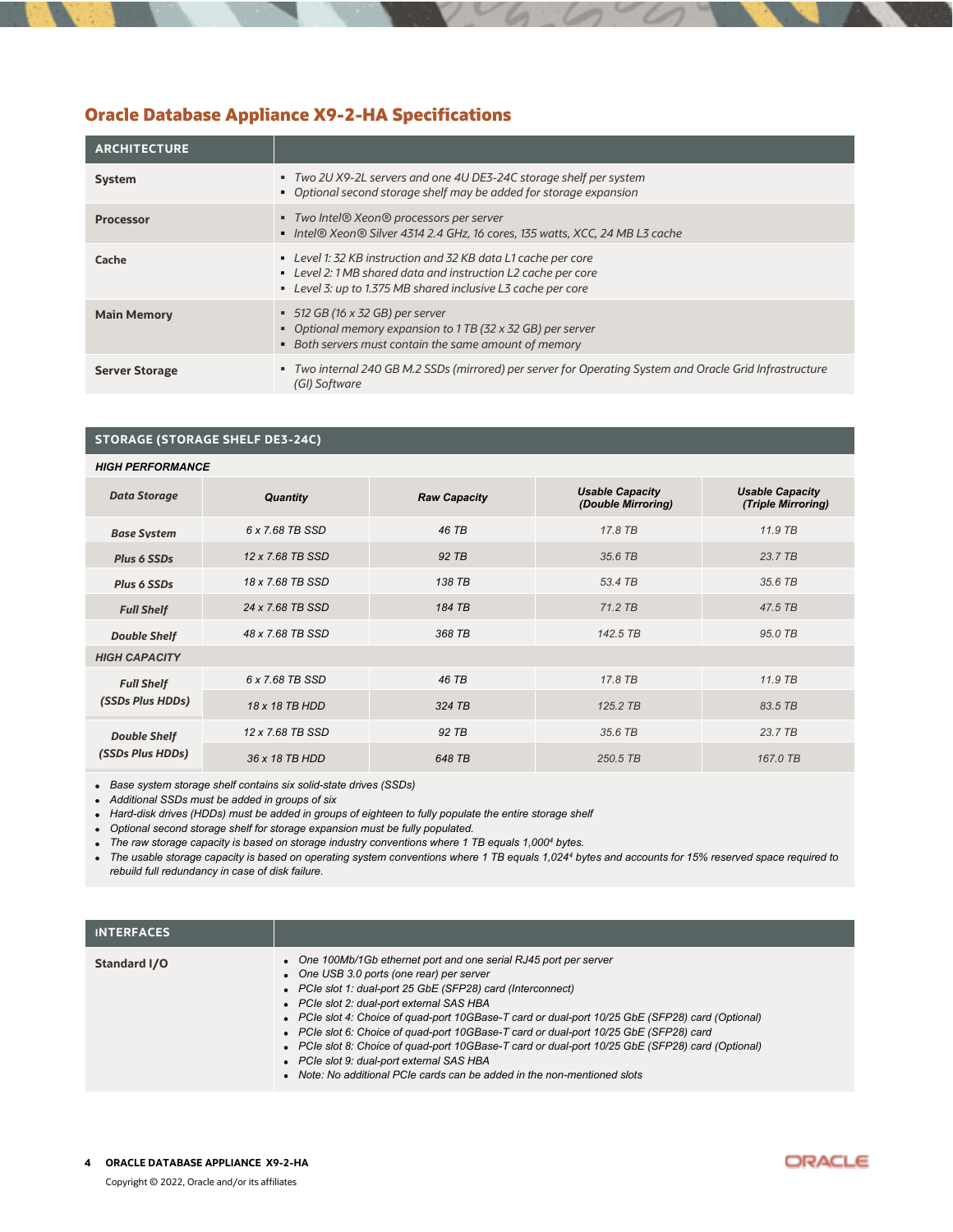| <b>SYSTEMS MANAGEMENT</b> |                                                                                                                                                                                                                                                                                                                                                                                                                           |
|---------------------------|---------------------------------------------------------------------------------------------------------------------------------------------------------------------------------------------------------------------------------------------------------------------------------------------------------------------------------------------------------------------------------------------------------------------------|
| <b>Interfaces</b>         | • Dedicated 10/100/1000 M Base-T network management port<br>In-band, out-of-band, and side-band network management access<br>• RJ45 serial management port                                                                                                                                                                                                                                                                |
| <b>Service Processor</b>  | Oracle Integrated Lights Out Manager (Oracle ILOM) provides:<br>• Remote keyboard, video, and mouse redirection<br>• Full remote management through command-line, IPMI, and browser interfaces<br>• Remote media capability (USB, DVD, CD, and ISO image)<br>• Advanced power management and monitoring<br>• Active Directory, LDAP, and RADIUS support<br>• Dual Oracle ILOM flash<br>• Direct virtual media redirection |
| <b>Monitoring</b>         | • Comprehensive fault detection and notification<br>In-band, out-of-band, and side-band SNMP monitoring v3<br>■ Syslog and SMTP alerts<br>Automatic creation of a service request for key hardware faults with Oracle auto service request (ASR)                                                                                                                                                                          |

| <b>SOFTWARE</b>                                                                                         |                                                                                                                                                                                                                                                                                                                                                                                                                                                                                                                                       |
|---------------------------------------------------------------------------------------------------------|---------------------------------------------------------------------------------------------------------------------------------------------------------------------------------------------------------------------------------------------------------------------------------------------------------------------------------------------------------------------------------------------------------------------------------------------------------------------------------------------------------------------------------------|
| <b>Oracle Software</b>                                                                                  | • Oracle Linux (Pre-Installed)<br>• Oracle Linux KVM (Pre-Installed and optional to use)<br>• Appliance Manager (Pre-Installed)                                                                                                                                                                                                                                                                                                                                                                                                       |
| <b>Oracle Database Software</b><br>(Licensed Separately)                                                | • Choice of Oracle Database software, depending on the desired level of availability:<br>- Oracle Database 21c Enterprise Edition, Standard Edition 2<br>- Oracle Database 19c Enterprise Edition, Standard Edition 2<br>- Oracle Database 12c Enterprise Edition Release 1, Release 2, Standard Edition 2<br>- Oracle Real Application Clusters One Node<br>- Oracle Real Application Clusters<br>■ Support for:<br>- Oracle Database options<br>- Oracle Enterprise Manager Management Packs for Oracle Database Enterprise Edition |
| <b>Capacity-On-Demand</b><br><b>Software Licensing for Oracle</b><br><b>Database Enterprise Edition</b> | • Enable and license 2, 4, 6, 8, 10, 12, 16, 20, 24, 28, or 32 cores per server<br>• Note: Both servers must have the same number of cores enabled, however, it is possible to license software<br>for only one of the servers or both servers, depending on the high availability requirements                                                                                                                                                                                                                                       |

| <b>ORACLE DATABASE APPLIANCE SOFTWARE FEATURES</b> |                                                                                                                                                                                                                 |  |
|----------------------------------------------------|-----------------------------------------------------------------------------------------------------------------------------------------------------------------------------------------------------------------|--|
| <b>MANAGEABILITY</b>                               |                                                                                                                                                                                                                 |  |
| <b>Appliance Manager</b>                           | The software interface for the Oracle Database Appliance simplifies the deployment, management, and<br>support of your Oracle Database Appliance.                                                               |  |
| <b>Management Interfaces</b>                       | Command Line interface (CLI), Web Browser Interface (BUI), and REST/API.                                                                                                                                        |  |
| <b>Database Templates</b>                          | Pre-defined (based on Oracle best practices database parameters) database templates sized for best<br>performance to satisfy various workloads for OLTP, DSS, and In-Memory.                                    |  |
| <b>Capacity-on-Demand</b><br>Licensing             | A database licensing capability to enable only the processor cores (two minimum) required and to easily<br>scale to a higher number as business needs change.                                                   |  |
| <b>Single Patch for Entire Stack</b>               | Provides a single patch for the entire stack that includes the latest Oracle Database RU, Oracle GI, Oracle<br>Linux, Hardware firmware updates, etc. Applying Out-of-Cycle Database Patches is also supported. |  |
| <b>Integrated KVM Virtualization</b>               | Linux kernel-based virtual machine (KVM) enables virtualization for Oracle Database or Applications.<br>Supports Hard Partitioning for Oracle Database licensing.                                               |  |
| <b>CPU Pools</b>                                   | Enable management of CPU resources, providing QoS (Quality of Service) by guaranteeing dedicated CPU<br>resources for Databases and VMs. (note: CPU pools cannot be used for Oracle Database licensing)         |  |
| <b>Automated Serviceability</b>                    | Through Oracle Auto Service Request (ASR), problems are resolved faster with ASR, which automatically<br>opens service requests for your Oracle Database Appliance when specific faults occur.                  |  |

ORACLE

#### **5 ORACLE DATABASE APPLIANCE X9-2-HA**

Copyright © 2022, Oracle and/or its affiliates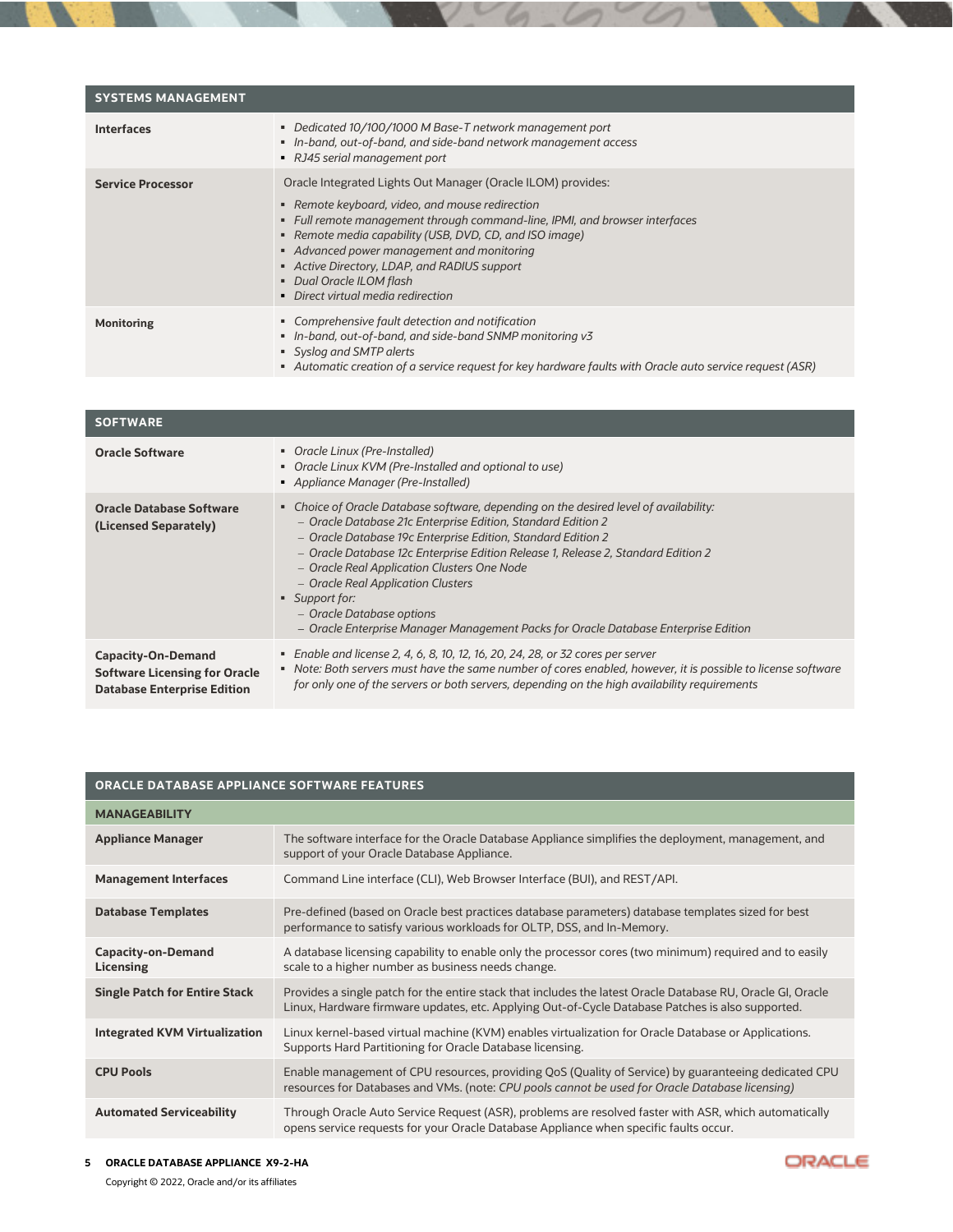| <b>Automated Monitoring</b>                                           | The ODA Hardware Monitoring Tool displays the status of different hardware components in Oracle<br>Database Appliance server. It reports information only for the node on which you run the command.                                                                                                                |
|-----------------------------------------------------------------------|---------------------------------------------------------------------------------------------------------------------------------------------------------------------------------------------------------------------------------------------------------------------------------------------------------------------|
| <b>Automated Diagnostics</b>                                          | Oracle Database Appliance uses Oracle Autonomous Health Framework, which collects and analyzes<br>diagnostic data, and proactively identifies issues before they affect the health of your system.                                                                                                                  |
| <b>ODA Software Development</b><br>Kit (SDK)                          | The ODA SDK publicly exposes the ODA REST and Java API to invoke ODA database services<br>programmatically.                                                                                                                                                                                                         |
| <b>Oracle Enterprise Manager</b><br>(OEM) Plug-In                     | The ODA EM Plug-In supports detailed monitoring of one or multiple Oracle Database Appliances and<br>provides actionable component level analytics across an ODA group                                                                                                                                              |
| <b>HIGH AVAILABILITY</b>                                              |                                                                                                                                                                                                                                                                                                                     |
| <b>Automated Deployment RAC</b>                                       | Integrated Oracle RAC (Real Application Cluster) configuration to deploy a RAC system in 90 minutes or<br>less                                                                                                                                                                                                      |
| <b>Integrated Standard Edition</b><br><b>High Availability (SEHA)</b> | Standard Edition High Availability (SEHA) uses Oracle Grid Infrastructure to provide cluster-based failover<br>for Oracle Database 19c Standard Edition 2 databases (with ODA HA model only)                                                                                                                        |
| <b>DATA PROTECTION</b>                                                |                                                                                                                                                                                                                                                                                                                     |
| <b>Automated Database Backup</b><br>(including to Cloud)              | Integrated RMAN for simple backup operation of Oracle Databases to Oracle Cloud Infrastructure Object<br>Storage or Internal FRA/ External FRA. Restore can be done to different levels (latest, PITR, SCN, etc.)                                                                                                   |
| <b>Integrated Data Guard</b><br>Configuration                         | Oracle Database Appliance provides client interface through ODACLI commands for easy configuration<br>and management of Oracle Data Guard for high availability, data protection, and disaster recovery.                                                                                                            |
| <b>Integrated Database Security</b><br><b>Assessment Tool (DBSAT)</b> | Run DBSAT reports directly from the Browser User Interface (BUI). The Oracle Database Security<br>Assessment Tool (DBSAT) helps identify areas where your database configuration, operation, or<br>implementation introduces risks and recommends changes and controls to mitigate those risks.                     |
| <b>System Disk Backup</b>                                             | Use Oracle Database Appliance Backup and Recovery (ODABR) to back up the system disks to ensure easy<br>restore if the patching operation fails. ODABR restores the system disk to pre-patching state.                                                                                                              |
|                                                                       |                                                                                                                                                                                                                                                                                                                     |
| <b>Other Data Protection</b><br><b>Features</b>                       | • Prioritize Recovery of Critical Database Files<br>• Automatic Repair of Corrupt Disk Data                                                                                                                                                                                                                         |
| <b>DATA MANAGEMENT</b>                                                |                                                                                                                                                                                                                                                                                                                     |
| <b>Built-in Storage Management</b>                                    | Integrated ASM for simplified storage management, where the user only selects a few options, and the<br>Appliance Manager automatically configures ASM                                                                                                                                                              |
| <b>Integrated Database Clones</b>                                     | Rapid and efficient database copies using integrated ACFS Snapshots to provision database environments<br>for development and testing of applications.                                                                                                                                                              |
| <b>Hybrid Columnar</b><br><b>Compression (HCC) Support</b>            | Enables the highest levels of data compression possible with Oracle databases, often delivering 10X-15X<br>compression ratios. It provides substantial cost-savings and performance improvements due to reduced<br>I/O, especially for analytic workloads. (Requires ODA SW 18.8 or higher, and Oracle EE license). |
| <b>SECURITY AND COMPLIANCE</b>                                        |                                                                                                                                                                                                                                                                                                                     |
| <b>Hardening</b>                                                      | • Installed packages are trimmed to a minimum, so that unnecessary packages are not installed<br>• Only essential services are enabled on the Oracle Database Appliance nodes<br>• Operating system users are audited<br>• Secure configurations for NTP, SSH, and other services                                   |
| <b>Security Capabilities</b>                                          | • Isolation policies<br>• Controlled access to data<br>• Cryptographic services<br>• Monitoring and auditing<br>• Unified Auditing for Oracle database<br>• Oracle Integrated Lights Out Manager (ILOM) for secure management                                                                                       |
| <b>Encryption</b>                                                     | Integrated TDE support for database lifecycle management, including backup and iRestore<br>(Oracle Database Transparent Data Encryption [TDE] requires Advanced Security Option license)                                                                                                                            |
| <b>Multi-User Access</b>                                              | Create multiple users with different roles that restrict them from accessing resources created by other<br>users and restrict the set of operations they can perform.                                                                                                                                               |

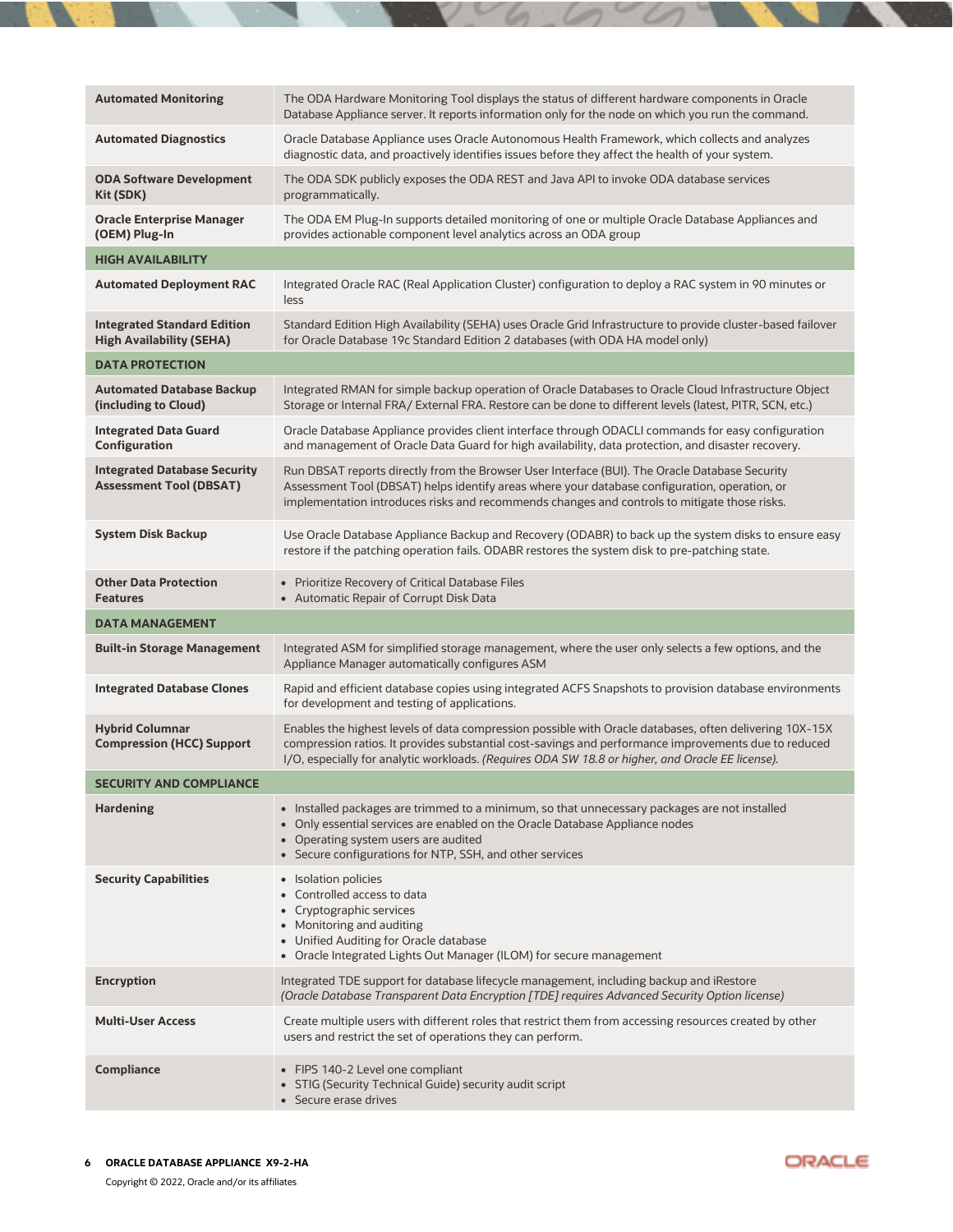#### **Adaptive Classification and Redaction (ACR)**

Enables the sanitization of sensitive diagnostic data, such as Host names, IP and MAC addresses, Oracle Database names, tablespace names, user data that may leak into redo and block dumps in trace files, etc.

*Some features are specific to Oracle Database Enterprise Edition (Data Guard, TDE, etc.) and need to be licensed appropriately. Others are included with either the Oracle Database Enterprise Edition (i.e., HCC) or Standard Edition (i.e., SEHA) licensing. Talk to your Oracle Database sales representative for details.*

| <b>ENVIRONMENTAL</b>                                           |                                                                                                                                                                                                                                                                                                                                                                                                                                                                                                                                                                                                                                                                                                                                                                                                                                                                       |
|----------------------------------------------------------------|-----------------------------------------------------------------------------------------------------------------------------------------------------------------------------------------------------------------------------------------------------------------------------------------------------------------------------------------------------------------------------------------------------------------------------------------------------------------------------------------------------------------------------------------------------------------------------------------------------------------------------------------------------------------------------------------------------------------------------------------------------------------------------------------------------------------------------------------------------------------------|
| <b>Environmental Temperature,</b><br><b>Humidity, Altitude</b> | • Operating temperature: 5°C to 35°C (41°F to 95°F)<br>Nonoperating temperature: -40°C to 70°C (-40°F to 158°F)<br>• Operating relative humidity: 10% to 90%, noncondensing<br>• Nonoperating relative humidity: Up to 93%, noncondensing<br>• Operating altitude: Maximum ambient operating temperature is derated by 1°C per 300 m of elevation<br>beyond 900 m, up to a maximum altitude of 3000 m (except in China where regulations may limit<br>installations to a maximum altitude of 6,560 feet or 2,000 m)<br>• Nonoperating altitude: up to 39,370 feet (12,000 m)<br>• 8.1 Bels A-weighted Operating, and 5.8 Bels A-weighted Idling (measured Sound Power).<br>Check your local regulations for noise level exposure limits in the workplace that apply to your installation<br>of Oracle equipment and appropriate use of personal protection equipment. |

| <b>POWER AND THERMAL</b>                                                |                                                                                                                                                                                                                                                                                                                                                                                             |
|-------------------------------------------------------------------------|---------------------------------------------------------------------------------------------------------------------------------------------------------------------------------------------------------------------------------------------------------------------------------------------------------------------------------------------------------------------------------------------|
| <b>Power</b>                                                            | • Two 1,200 watt hot-swappable and redundant power supplies, rated 96% efficiency<br>- Rated line voltage: 100 to 240 VAC<br>- Rated input current 100 to 127 VAC 10 A and 200 to 240 VAC 7 A<br>• Two 580 Watt hot-swappable, redundant power supplies per storage shelf, rated 88% efficiency<br>- Rated line voltage: 100 to 240 VAC<br>- Rated input current: 100 VAC 8A and 240 VAC 3A |
| Two Server in HA config<br>(Max Memory)                                 | • Maximum power usage: 1,120W, 3,822 BTU/Hr<br>Active Idle power usage: 516W, 1,760 BTU/Hr                                                                                                                                                                                                                                                                                                  |
| <b>Storage Shelf</b><br>(DE3-24C: 24 x 7.68 TB SSDs)                    | • Maximum power usage: 449W, 1,529 BTU/Hr<br>" Typical power usage: 276W, 940 BTU/Hr                                                                                                                                                                                                                                                                                                        |
| <b>Storage Shelf</b><br>(DE3-24C: 6 x 7.68 TB SSDs,<br>18 x 18 TB HDDs) | • Maximum power usage: 434W, 1,479 BTU/Hr<br>■ Typical power usage: 271W, 925 BTU/Hr                                                                                                                                                                                                                                                                                                        |

| <b>PHYSICAL SPECIFICATIONS</b>    |                                                                                                                                                                                                                                                                                                                     |
|-----------------------------------|---------------------------------------------------------------------------------------------------------------------------------------------------------------------------------------------------------------------------------------------------------------------------------------------------------------------|
| <b>Dimensions and Weight</b>      | Height: 86.9 mm (3.4 in.) per server: 175 mm (6.9 in.) per storage shelf<br>· Width: 445.0 mm (17.5 in.) per server; 483 mm (19.0 in.) per storage shelf<br>• Depth: 759.4 mm (29.9 in.) per server; 630 mm (24.8 in.) per storage shelf<br>" Weight: 28.6 kg (63 lb.) per server; 38 kg (84 lbs) per storage shelf |
| <b>Included Installation Kits</b> | • Tool-less rack mounting slide rail kit<br>• Cable management arm                                                                                                                                                                                                                                                  |

### **REGULATIONS AND CERTIFICATIONS**

| <b>CERTIFICATIONS<sup>1</sup></b> | • NRTL (North America Safety)<br>• CE (European Union)<br>• International CB Scheme<br>• BIS (India)<br>■ BSMI (Taiwan)<br>CCC (PRC)<br>• EAC (EAEU including Russia)<br>KC(Korea)<br>• RCM (Australia) |
|-----------------------------------|---------------------------------------------------------------------------------------------------------------------------------------------------------------------------------------------------------|
|-----------------------------------|---------------------------------------------------------------------------------------------------------------------------------------------------------------------------------------------------------|

#### **7 ORACLE DATABASE APPLIANCE X9-2-HA**

Copyright © 2022, Oracle and/or its affiliates